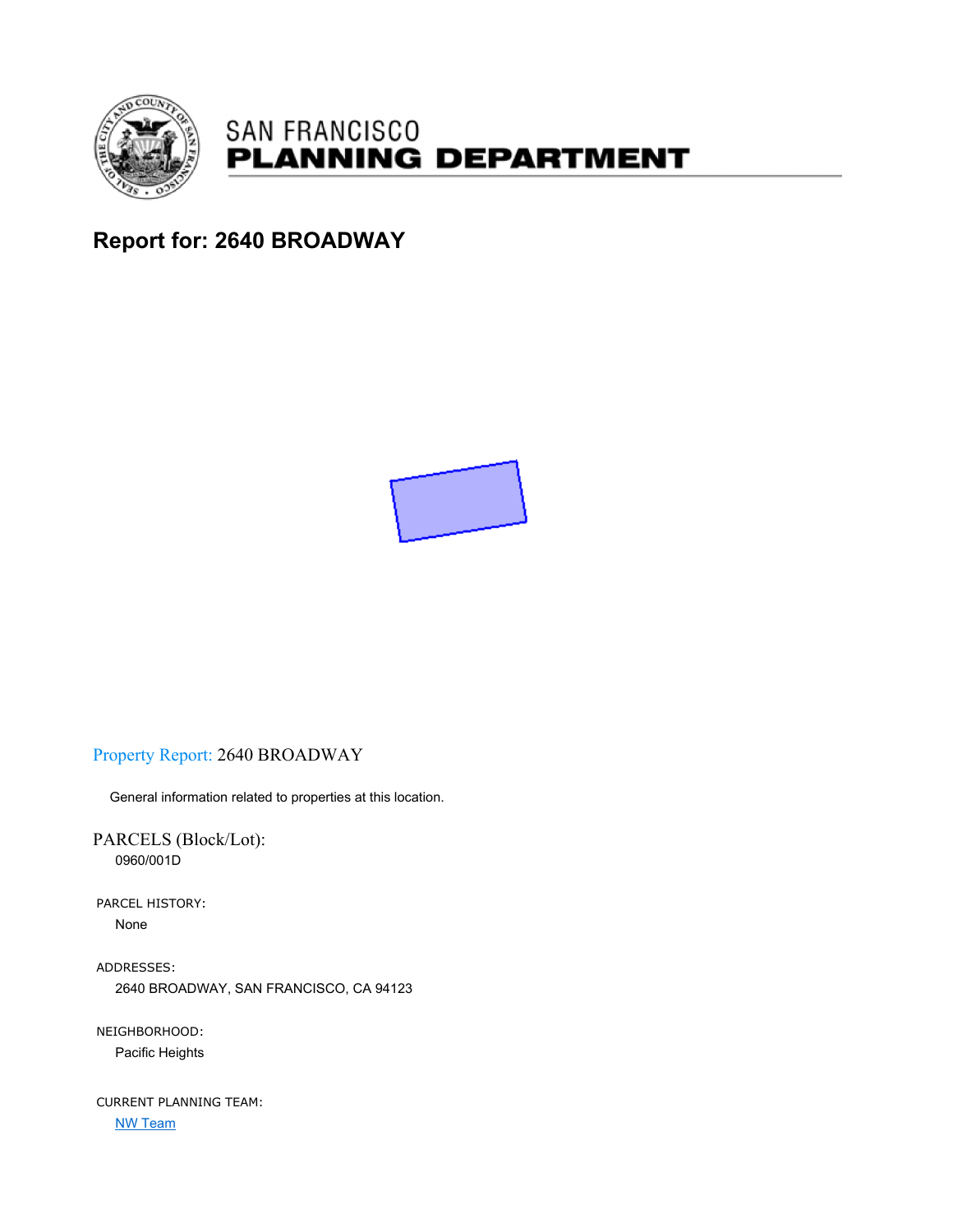# PLANNING DISTRICT:

District 2: Marina

## SUPERVISOR DISTRICT:

District 2 (Catherine Stefani)

## CENSUS TRACTS:

2010 Census Tract 013200

## TRANSPORTATION ANALYSIS ZONE:

Transportation Analysis Zone: 794

## RECOMMENDED PLANTS:

Would you like to grow plants that create habitat and save water? Check out the plants that we would recommend for this property at SF Plant Finder.

## CITY PROPERTIES:

None

# SCHOOLS:

| Within 600ft of: | Hillwood Academic Day School |
|------------------|------------------------------|
| Within 600ft of: | Town School For Boys         |

#### PORT FACILITIES:

None

## ASSESSOR'S REPORT:

| <b>View Secured Property Tax Rolls</b> |                     |
|----------------------------------------|---------------------|
| Address:                               | 2640 BROADWAY       |
| Parcel:                                | 0960001D            |
| <b>Assessed Values:</b>                |                     |
| Land:                                  | \$5,194,842.00      |
| Structure:                             | \$2,193,376.00      |
| Fixtures:                              |                     |
| Personal Property:                     |                     |
| Last Sale:                             | 9/11/2007           |
| Last Sale Price:                       | \$2,250,000.00      |
| Year Built:                            | 1938                |
| <b>Building Area:</b>                  | 3,332 sq ft         |
| Parcel Area:                           | 3,729.38 sq ft      |
| Parcel Shape:                          | Rectangular         |
| Parcel Frontage:                       |                     |
| Parcel Depth:                          | 87.75 ft            |
| <b>Construction Type:</b>              | Wood or steel frame |
| Use Type:                              | Dwelling            |
| Units:                                 | 1                   |
| Stories:                               | 2                   |
| Rooms:                                 | 8                   |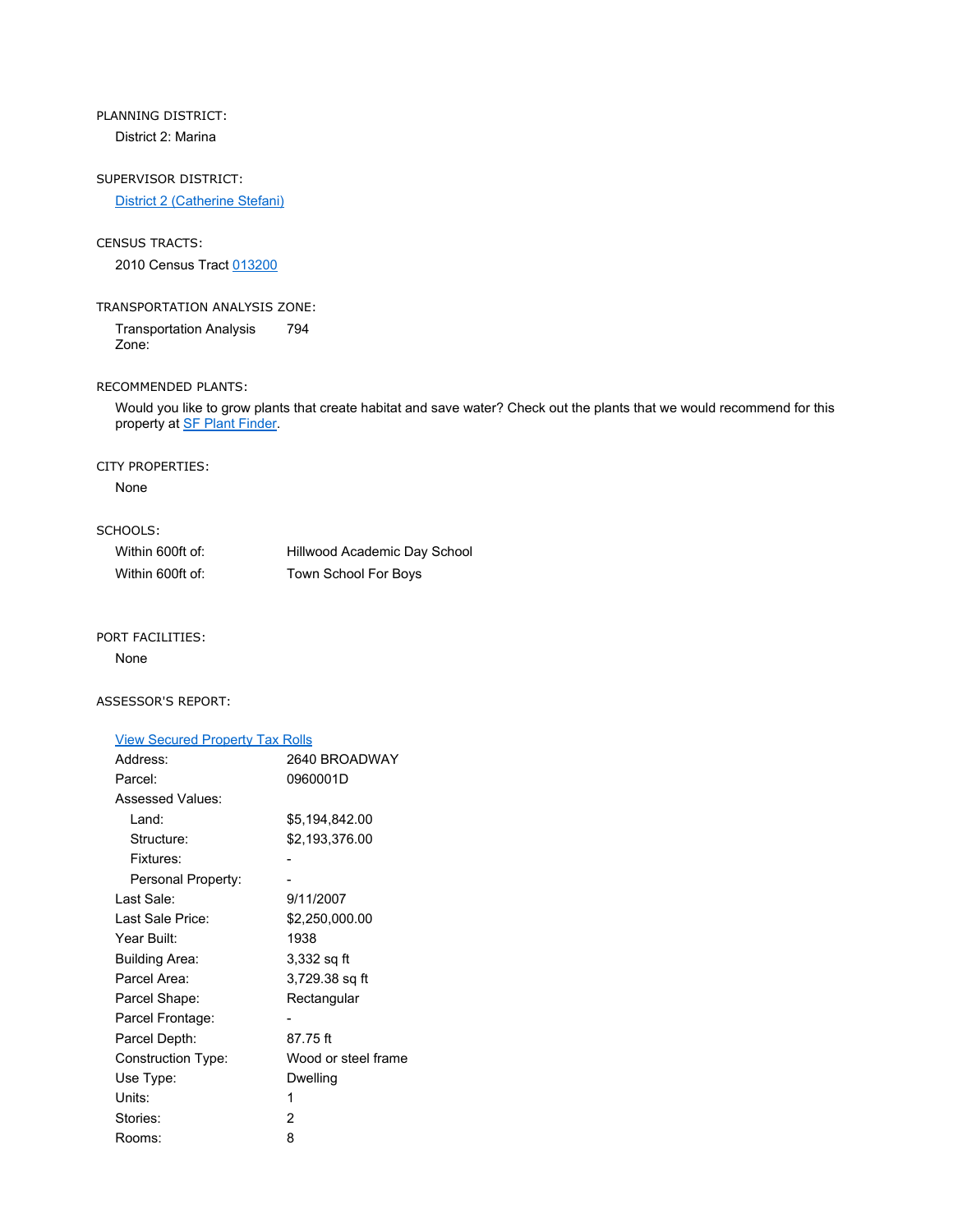# Zoning Report: 2640 BROADWAY

Planning Department Zoning and other regulations.

## ZONING DISTRICTS:

RH-1 - RESIDENTIAL- HOUSE, ONE FAMILY

HEIGHT & BULK DISTRICTS:

40-X

SPECIAL USE DISTRICTS: None

SPECIAL SIGN DISTRICTS: None

LEGISLATIVE SETBACKS: None

COASTAL ZONE: Not in the Coastal Zone

PORT:

Not under Port Jurisdiction

## LIMITED AND NONCONFORMING USES:

None

## NEIGHBORHOOD-SPECIFIC IMPACT FEE AREAS:

In addition to those impact fees that apply throughout the City, the following neighborhood-specific impact fees apply to this particular property:

None

An overview of Development Impact Fees can be found on the *Impact Fees* website.

## REDEVELOPMENT AREAS:

None

MAYOR'S INVEST IN NEIGHBORHOODS INITIATIVE AREA: None

OTHER INFORMATION: *Control: Slope of 20% or greater*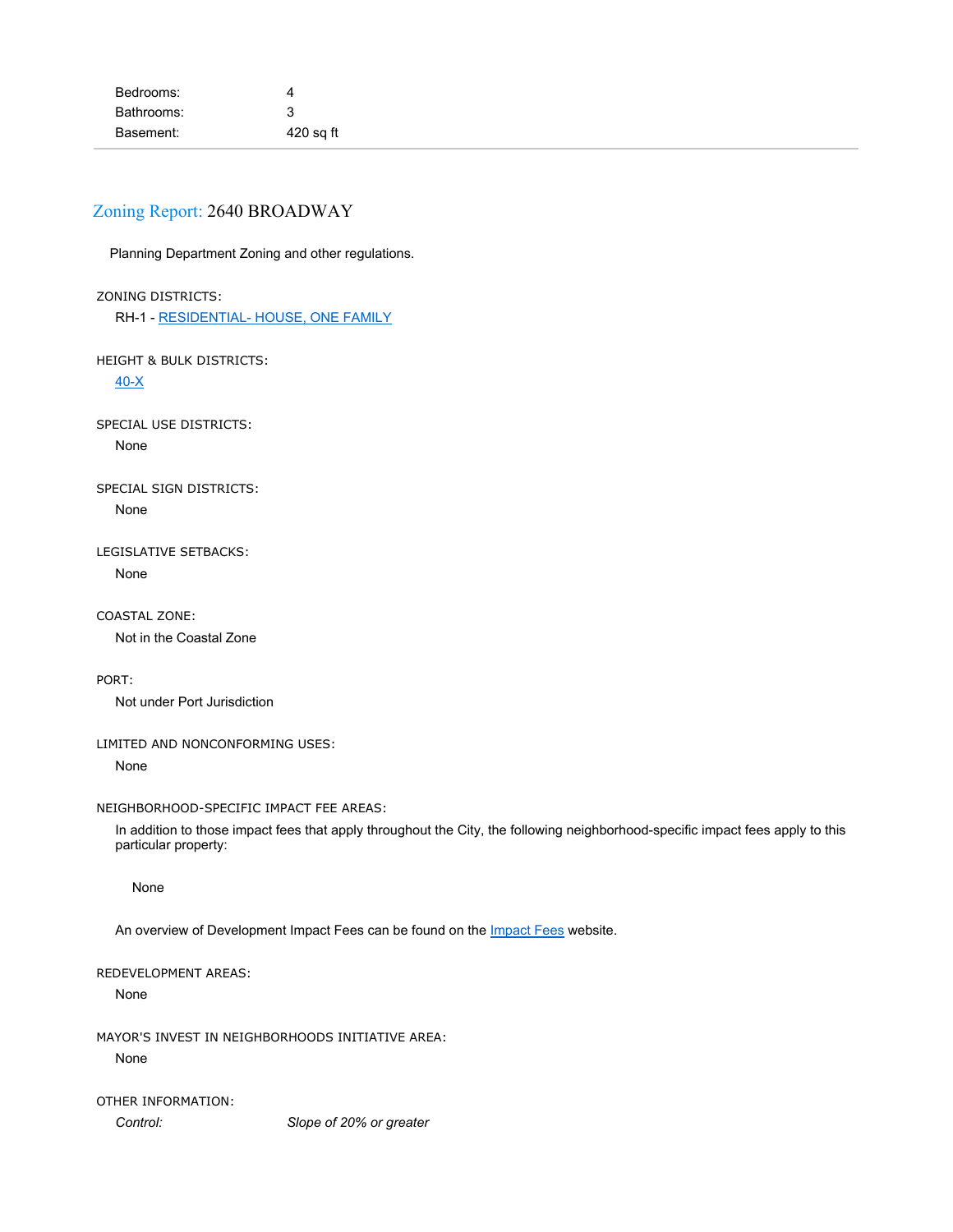| Description: | CEQA Impact: an Environmental Evaluation Application may be required for some types of<br>development. |
|--------------|--------------------------------------------------------------------------------------------------------|
| Added:       | 3/19/2013                                                                                              |
| Control:     | <b>Cow Hollow Neighborhood Design Guidelines</b>                                                       |
| Description: | Cow Hollow Neighborhood Design Guidelines apply to this parcel.                                        |
| Added:       | 4/30/2001                                                                                              |
| Control:     | <b>Accessory Dwelling Units</b>                                                                        |
| Description: | May be eligible for adding new accessory dwelling unit(s).                                             |
| Added:       |                                                                                                        |

#### PLANNING AREAS:

None

#### PUBLIC REALM AND STREETSCAPE PLANS:

None

#### DESIGN GUIDELINES:

#### **Area Specific Design Guidelines**

#### Cow Hollow Neighborhood Design Guidelines

The purpose of these Cow Hollow Neighborhood Design Guidelines is to assist in determining whether the renovation or expansion of an existing building, or the construction of a new building, is visually and physically compatible with the neighborhood character of Cow Hollow.

#### Residential Design Guidelines

The Residential Design Guidelines articulate expectations regarding the character of the built environment and are intended to promote design that will protect neighborhood character, enhancing the attractiveness and quality of life in the city. These guidelines are integral to the Department's design review process for residential districts.

## Urban Design Guidelines

The Urban Design Guidelines are an implementation document for Urban Design Policy in the General Plan. Sites in National Register, California Register, Article 10 and Article 11 Historic Districts are exempt. They apply in Residential districts only for projects with non-residential uses or residential projects with twenty-five units or more or with a frontage longer than 150'.

#### **Citywide Design Guidelines**

Architectural Design Guide for Exterior Treatments of Unreinforced Masonry Buildings during Seismic Retrofit

This design guide should provide guidance on how to maintain the historical character of a building when conducting seismic retrofit.

General information only. Use of this information for specific applications should be determined in each instance by the user and only upon the professional advice of competent experts.

#### Better Streets Plan

The Better Streets Plan contains guidelines that focus on pedestrian comfort, safety, and the usability of streets as public spaces. They contain pedestrian-oriented guidelines for curb lines, crosswalks, and other street design features to enable generous, usable public spaces.

#### Commission Guide for Formula Retail

The purpose of this document is to evaluate the appropriateness of each individual formula retail establishment's use, design, and necessity to help preserve the character of the City's neighborhoods. Aligns with Planning Code Sections 303.1, 703.3, 803.6(c), Article 6, Article 11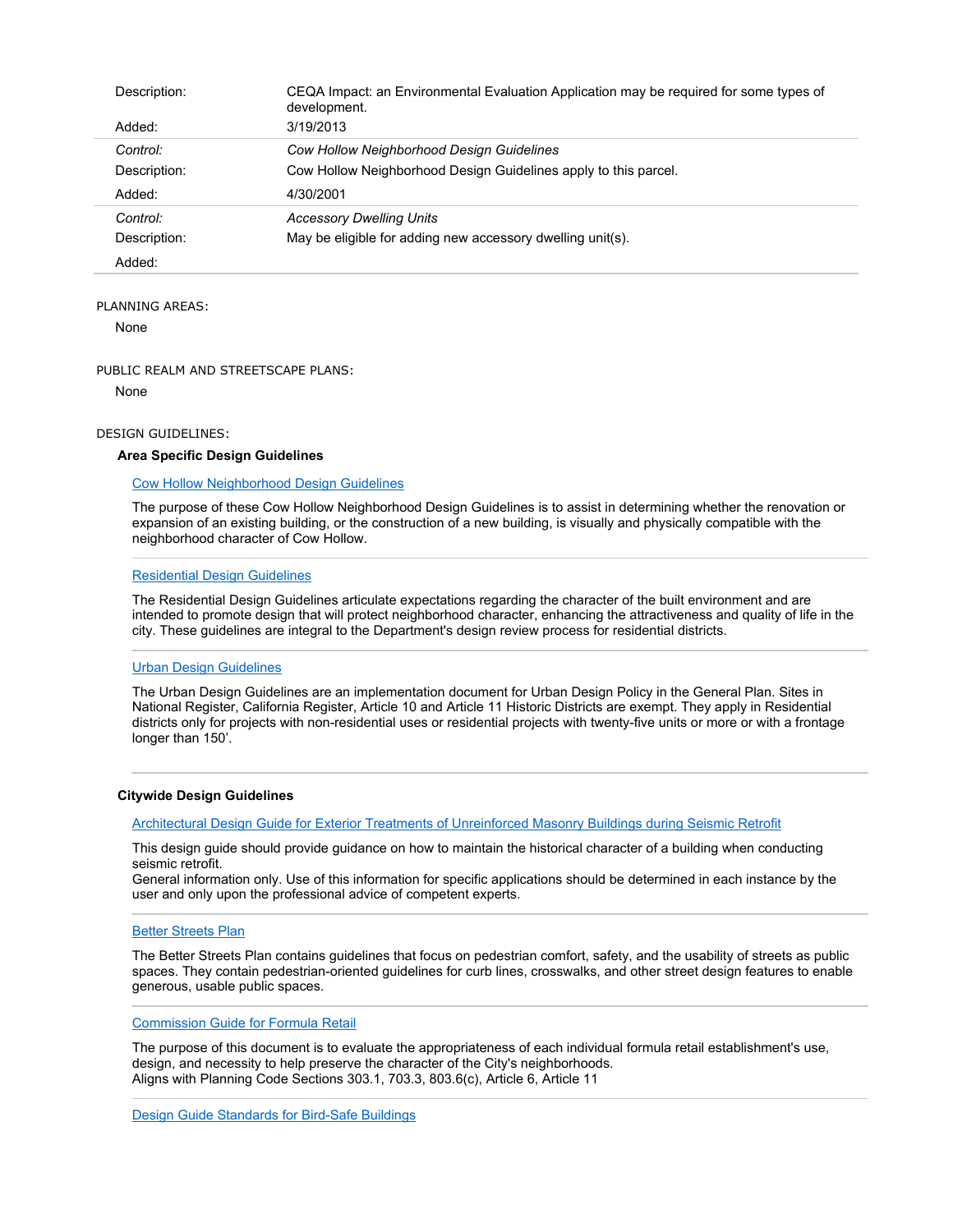These guidelines should be applied to new construction and alterations that require treatment options fo meet the Bird-Safe Building Standards.

Guide to the San Francisco Green Landscaping Ordinance

The guide describes the Green Landscaping Ordinance and helps san Francisco residents and property owners understand the benefits, requirements, and ways to comply with the ordinance. Planning Code; Public Works Code

Guidelines for Adding Garages and Curb Cuts

These guidelines explain the criteria in which new garages and curb cuts are reviewed when installing to an existing or an historic building.

Guidelines for Ground Floor Residential Design

The Ground Floor Residential Design Guidelines (Draft) promote buildings that enhance the pedestrian experience and the livability of dwelling by encouraging the ground floor to contribute to active, safe, and comfortable streets. Draft Document

**Standards for Storefront Transparency** 

These standards promote a transparent storefront that welcomes customers inside with producets and services on display, discourage crime with more "eyes on the street," reduced energy consumption with use of natural light, and enhances the curb appeal and value of the tsore and the entire neighborhood. Planning Code Requirements for Commercial Buildings

Standards for Window Replacement

With such a variety of different window shapes, muntin profiles, methods of operation and configurations, windows can alter the appearance of a building or overall neighborhood character. These standards are meant to inform the applicant on these details and provide design standards that allow new or replacement windows to be approved.

COMMUNITY BENEFIT DISTRICT:

None

NOTICE OF SPECIAL RESTRICTIONS:

None

ZONING LETTERS OF DETERMINATION:

None

## Historic Preservation Report: 2640 BROADWAY

Historic preservation surveys and evaluations. The Historic Resource status shown on this page is tentative, to confirm the status of your property please speak to a Preservation Technical Specialist. Tel: 415-558-6377; Email: pic@sfgov.org

| HISTORIC EVALUATION:                     |                               |
|------------------------------------------|-------------------------------|
| Parcel:                                  | 0960001D                      |
| <b>Building Name:</b>                    |                               |
| Address:                                 | 2640 BROADWAY                 |
| Planning Dept. Historic Resource Status: | A - Historic Resource Present |

ARTICLE 10 DESIGNATED HISTORIC DISTRICTS AND LANDMARKS:

#### None

ARTICLE 11 PRESERVATION DESIGNATION:

None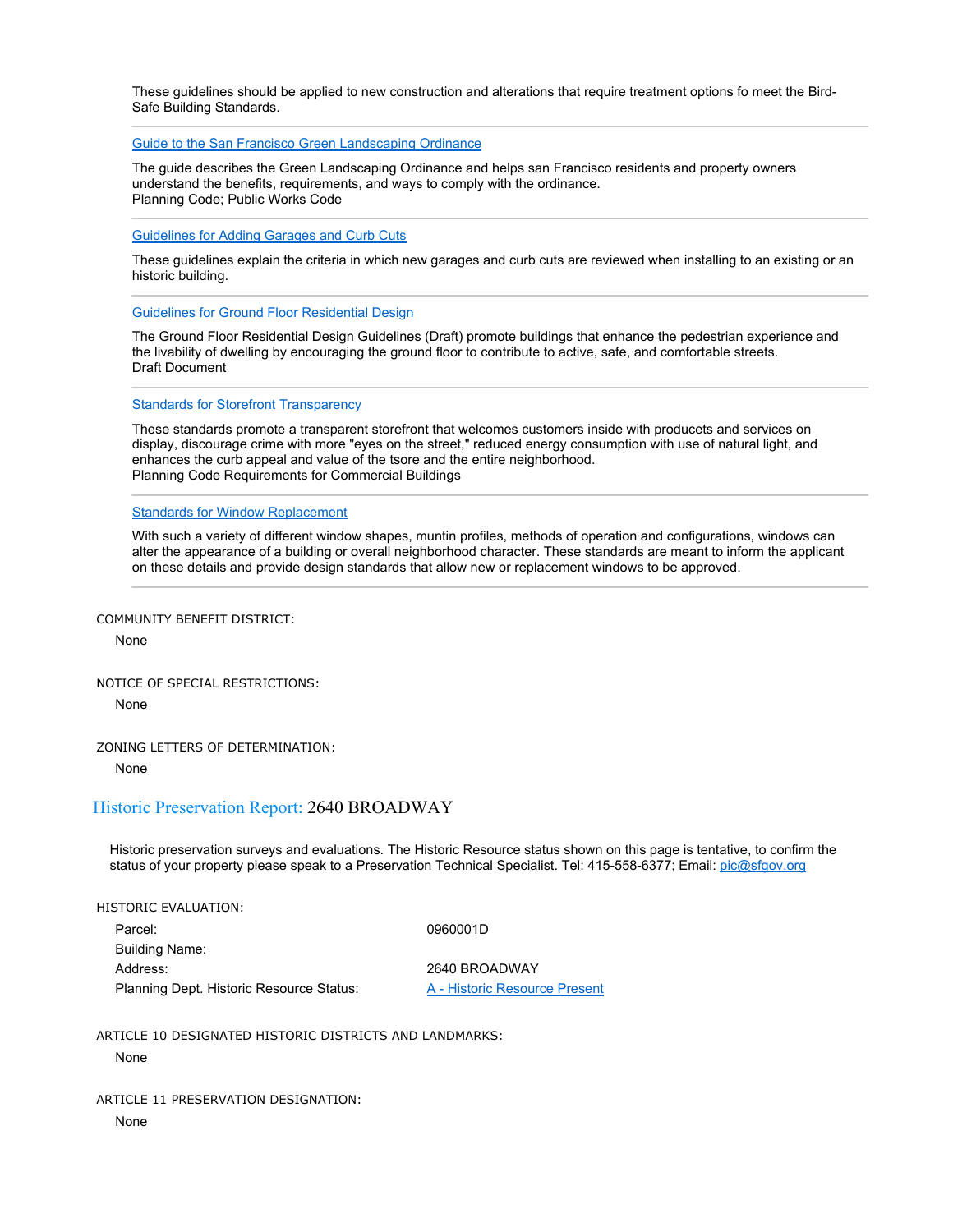#### NATIONAL REGISTER HISTORIC DISTRICTS:

None

CALIFORNIA REGISTER HISTORIC DISTRICTS:

None

HISTORIC RESOURCE EVALUATION RESPONSES:

Individuals - None

Evaluations for the Puposes of CEQA - These evaluations do not result in the automatic listing or designation of any property within the study area.

Eligible Normandie Terrace Historic District

The houses at Normandie Terrace were constructed relatively late in the development of the Cow Hollow neighborhood. The land bounded by Vallejo, Scott, Broadway and Divisadero Streets remained undeveloped until 1936 when the block was subdivided and sold to various individuals. The terrace stairs and retaining wall at Vallejo Street were constructed by the City in the same year. The twelve properties along the cul-de-sac were developed between 1937 and 1941, while the remaining homes on the block were completed by 1950. Raycliff Terrace, located on an adjacent block, was developed contemporaneously with the Normandie Terrace block. The development of these large tracts of land significantly shaped the architectural character of the Cow Hollow neighborhood. The houses in Normandie Terrace, and the nearby Raycliff Terrace, were largely designed in the Bay Area Moderne or Second Bay Tradition style, characterized by simplified ornamental forms, versatile and open floor plans, the use of natural materials, and an emphasis on the integration of indoor and outdoor spaces which often resulted in large framed windows and interior courtyard spaces. While the new style of architecture displayed a sleeker and more utilitarian aesthetic, the buildings retained proportions, scale, massing, and materials similar to the surrounding Victorian and period revival buildings. The Bay Area Moderne movement was led by architects such as William Wurster, Garner Dailey, and Joseph Esherick, who designed several houses in this section of Cow Hollow (Dailey designed 44 Normandie Terrace in 1939 and Wurster designed 2560 Divisadero Street in 1939).

HISTORIC SURVEYS:

None

HISTORIC CONTEXT STATEMENTS: None

MILLS ACT<sup>.</sup>

Properties with Mills Act approval.

None

LEGACY BUSINESS REGISTRY: None

ARCHITECTURE:

Unknown

## Planning Applications Report: 2640 BROADWAY

Permits are required in San Francisco to operate a businesses or to perform construction activity. The Planning Department reviews most applications for these permits in order to ensure that the projects comply with the Planning Code. The 'Project' is the activity being proposed.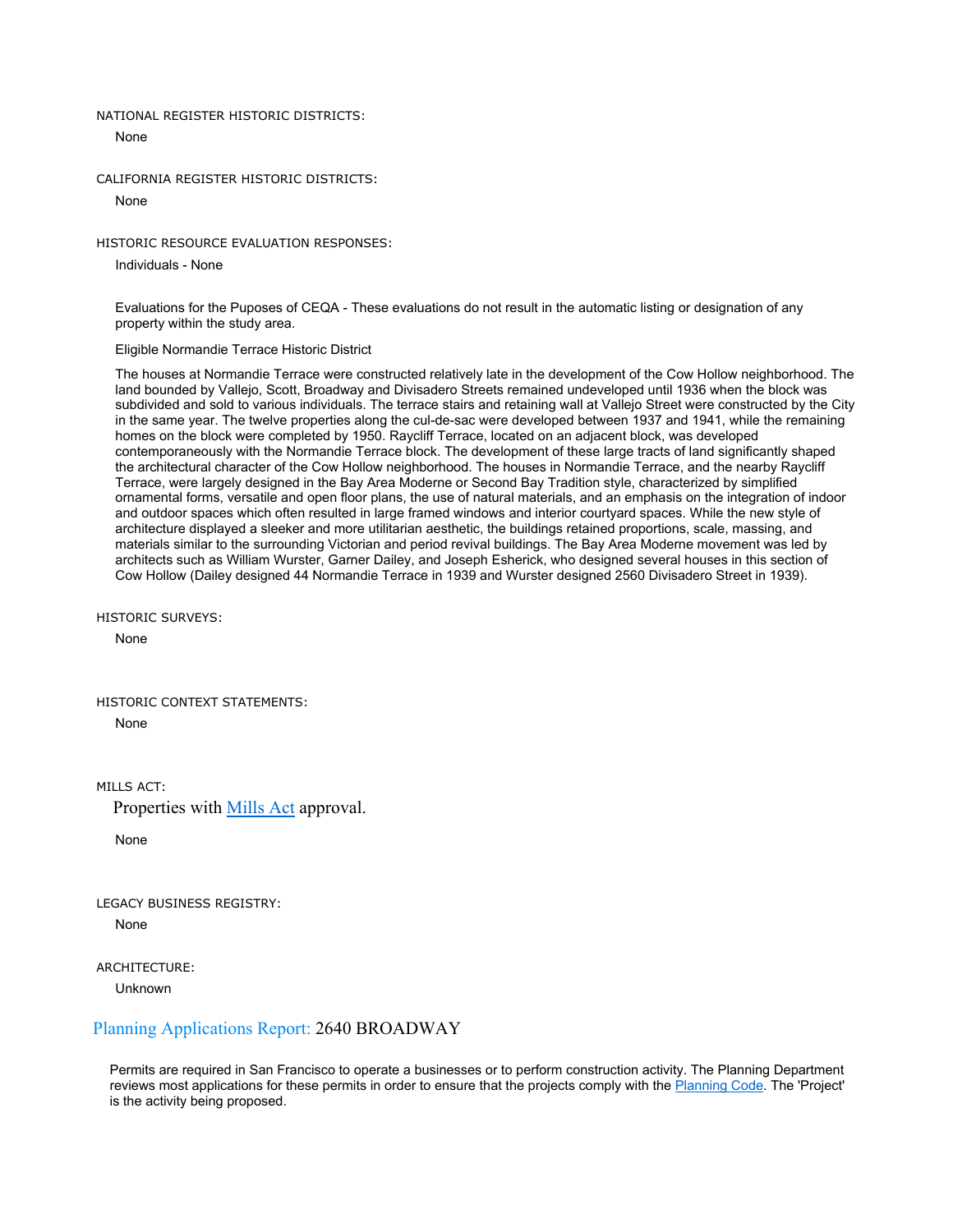## PLANNING APPLICATIONS:

None

# PERMITTED SHORT TERM RENTALS:

None

# Building Permits Report: 2640 BROADWAY

Applications for Building Permits submitted to the Department of Building Inspection.

| <b>BUILDING PERMITS:</b> |                                                                                                        |
|--------------------------|--------------------------------------------------------------------------------------------------------|
| Permit:                  | 200204123880                                                                                           |
| Form:                    | 8 - Alterations Without Plans                                                                          |
| Filed:                   | 4/12/2002 3:54:50 PM                                                                                   |
| Address:                 | 2640 BROADWAY                                                                                          |
| Parcel:                  | 0960/001D                                                                                              |
| Existing:                | 1 FAMILY DWELLING                                                                                      |
| Proposed:                | 1 FAMILY DWELLING                                                                                      |
| <b>Existing Units:</b>   | 1                                                                                                      |
| Proposed Units:          | 1                                                                                                      |
| Status:                  | <b>EXPIRED</b>                                                                                         |
| Status Date:             | 10/12/2002 4:00:49 PM                                                                                  |
| Description:             | EXTERIOR (GARDEN)FIRE PLACE (GAS FREE STANDING, MASONARY BLOCK ON PIER<br>SUPPORTED FOUNDATION W/BRICK |
| Cost:                    | \$7,500.00                                                                                             |
| Permit:                  | 200109047474                                                                                           |
| Form:                    | 8 - Alterations Without Plans                                                                          |
| Filed:                   | 9/4/2001 1:40:36 PM                                                                                    |
| Address:                 | 2640 BROADWAY                                                                                          |
| Parcel:                  | 0960/001D                                                                                              |
| Existing:                | 1 FAMILY DWELLING                                                                                      |
| Proposed:                | 1 FAMILY DWELLING                                                                                      |
| <b>Existing Units:</b>   | 1                                                                                                      |
| Proposed Units:          | 1                                                                                                      |
| Status:                  | <b>EXPIRED</b>                                                                                         |
| Status Date:             | 1/4/2002 1:50:53 PM                                                                                    |
| Description:             | TO RENEW PERMIT#2000/03/07/3624 FOR REMAINING WORK.                                                    |
| Cost:                    | \$700.00                                                                                               |
| Permit:                  | 200102242870                                                                                           |
| Form:                    | 3 - Alterations With Plans                                                                             |
| Filed:                   | 2/24/2001 10:47:49 AM                                                                                  |
| Address:                 | 2640 BROADWAY                                                                                          |
| Parcel:                  | 0960/001D                                                                                              |
| Existing:                | <b>1 FAMILY DWELLING</b>                                                                               |
| Proposed:                | 1 FAMILY DWELLING                                                                                      |
| <b>Existing Units:</b>   | 1                                                                                                      |
| Proposed Units:          | 1                                                                                                      |
| Status:                  | <b>WITHDRAWN</b>                                                                                       |
| Status Date:             | 4/10/2001 11:24:56 AM                                                                                  |
| Description:             | COMPLY W/BOARD OF EXAMINERS DECISION FOR CASE NO.200101 INSTALL FIRE<br>SPRINKLERS AT LOWER TWO FLOORS |
| Cost:                    | \$1.00                                                                                                 |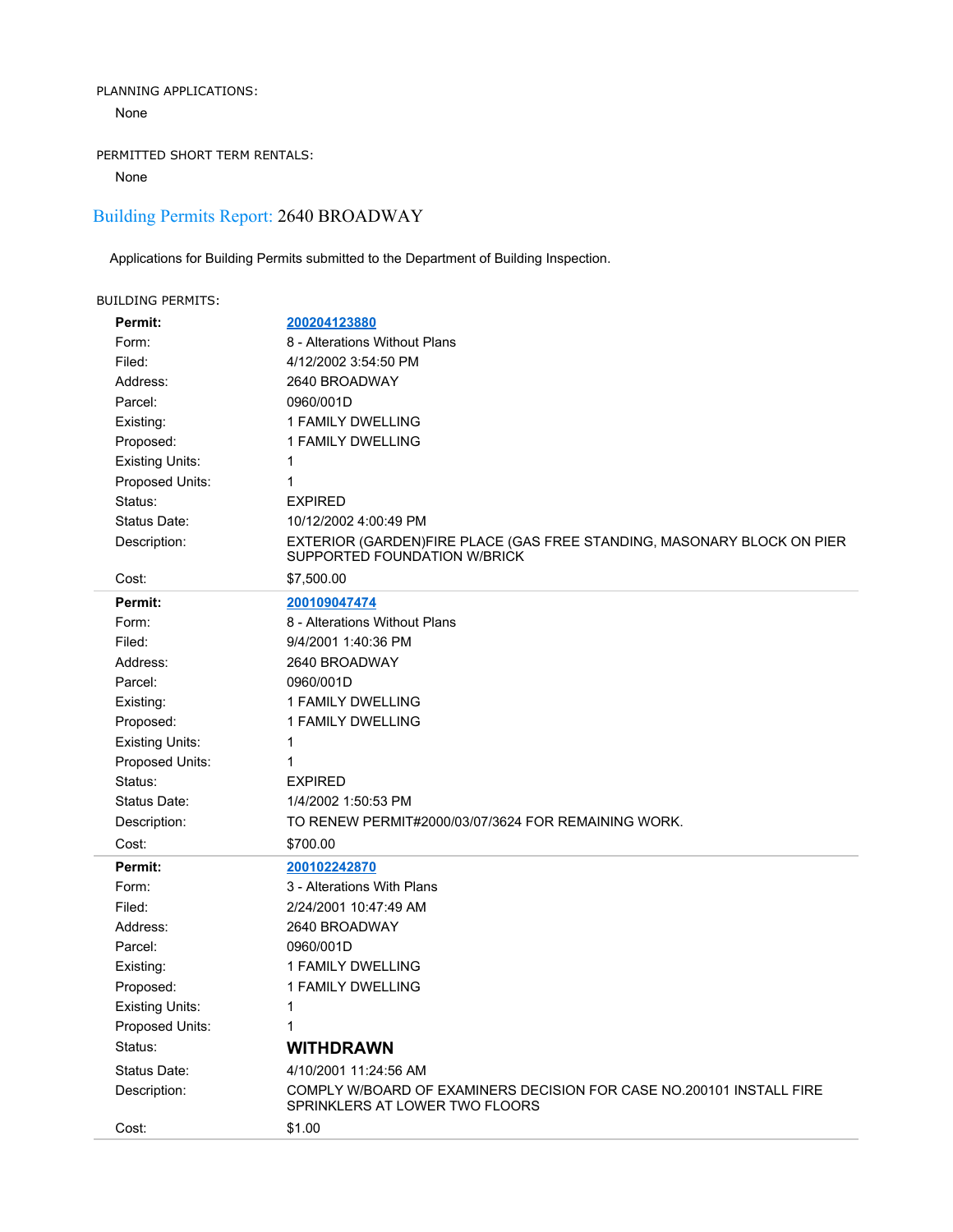| Permit:                | 200010243949                                                                                           |
|------------------------|--------------------------------------------------------------------------------------------------------|
| Form:                  | 3 - Alterations With Plans                                                                             |
| Filed:                 | 10/24/2000 2:27:08 PM                                                                                  |
| Address:               | 2640 BROADWAY                                                                                          |
| Parcel:                | 0960/001D                                                                                              |
| Existing:              | 1 FAMILY DWELLING                                                                                      |
| Proposed:              | 1 FAMILY DWELLING                                                                                      |
| <b>Existing Units:</b> | 1                                                                                                      |
| Proposed Units:        | 1                                                                                                      |
| Status:                | <b>EXPIRED</b>                                                                                         |
| Status Date:           | 6/5/2001 1:32:26 PM                                                                                    |
| Description:           | FIRE SPRINKLER INSTALLATION.                                                                           |
| Cost:                  | \$7,000.00                                                                                             |
| Permit:                | 200010183414                                                                                           |
| Form:                  | 3 - Alterations With Plans                                                                             |
| Filed:                 | 10/18/2000 3:33:44 PM                                                                                  |
| Address:               | 2640 BROADWAY                                                                                          |
| Parcel:                | 0960/001D                                                                                              |
| Existing:              | <b>1 FAMILY DWELLING</b>                                                                               |
| Proposed:              | 1 FAMILY DWELLING                                                                                      |
| <b>Existing Units:</b> | 1                                                                                                      |
| Proposed Units:        | 1                                                                                                      |
| Status:                | <b>EXPIRED</b>                                                                                         |
| Status Date:           | 4/30/2001 3:39:11 PM                                                                                   |
| Description:           | REV TO APPVD PA-200002242726S1/R1-ADD FRAMING FOR 4TH FLOOR STUDIO & ADD<br>SUPPORTS FOR FRAMNG AT THE |
|                        |                                                                                                        |
| Cost:                  | \$15,000.00                                                                                            |
| Permit:                | 200006021681                                                                                           |
| Form:                  | 8 - Alterations Without Plans                                                                          |
| Filed:                 | 6/2/2000 4:51:26 PM                                                                                    |
| Address:               | 2640 BROADWAY                                                                                          |
| Parcel:                | 0960/001D                                                                                              |
| Existing:              | 1 FAMILY DWELLING                                                                                      |
| Proposed:              | 1 FAMILY DWELLING                                                                                      |
| <b>Existing Units:</b> | 1                                                                                                      |
| Proposed Units:        | 1                                                                                                      |
| Status:                | <b>COMPLETE</b>                                                                                        |
| Status Date:           | 8/31/2001                                                                                              |
| Description:           | INTERIOR NON-STRUCT DEMOLITION TO REMOVE CABINETS IN 4 BATH & KITCHEN,<br>UNDER APPL #2000/02/24/2726  |
| Cost:                  | \$15,000.00                                                                                            |
| Permit:                | 200006011470                                                                                           |
| Form:                  | 8 - Alterations Without Plans                                                                          |
| Filed:                 | 6/1/2000 9:49:50 AM                                                                                    |
| Address:               | 2640 BROADWAY                                                                                          |
| Parcel:                | 0960/001D                                                                                              |
| Existing:              | 1 FAMILY DWELLING                                                                                      |
| Proposed:              | 1 FAMILY DWELLING                                                                                      |
| <b>Existing Units:</b> | 1                                                                                                      |
| Proposed Units:        | 1                                                                                                      |
| Status:                | <b>COMPLETE</b>                                                                                        |
| Status Date:           | 8/31/2001                                                                                              |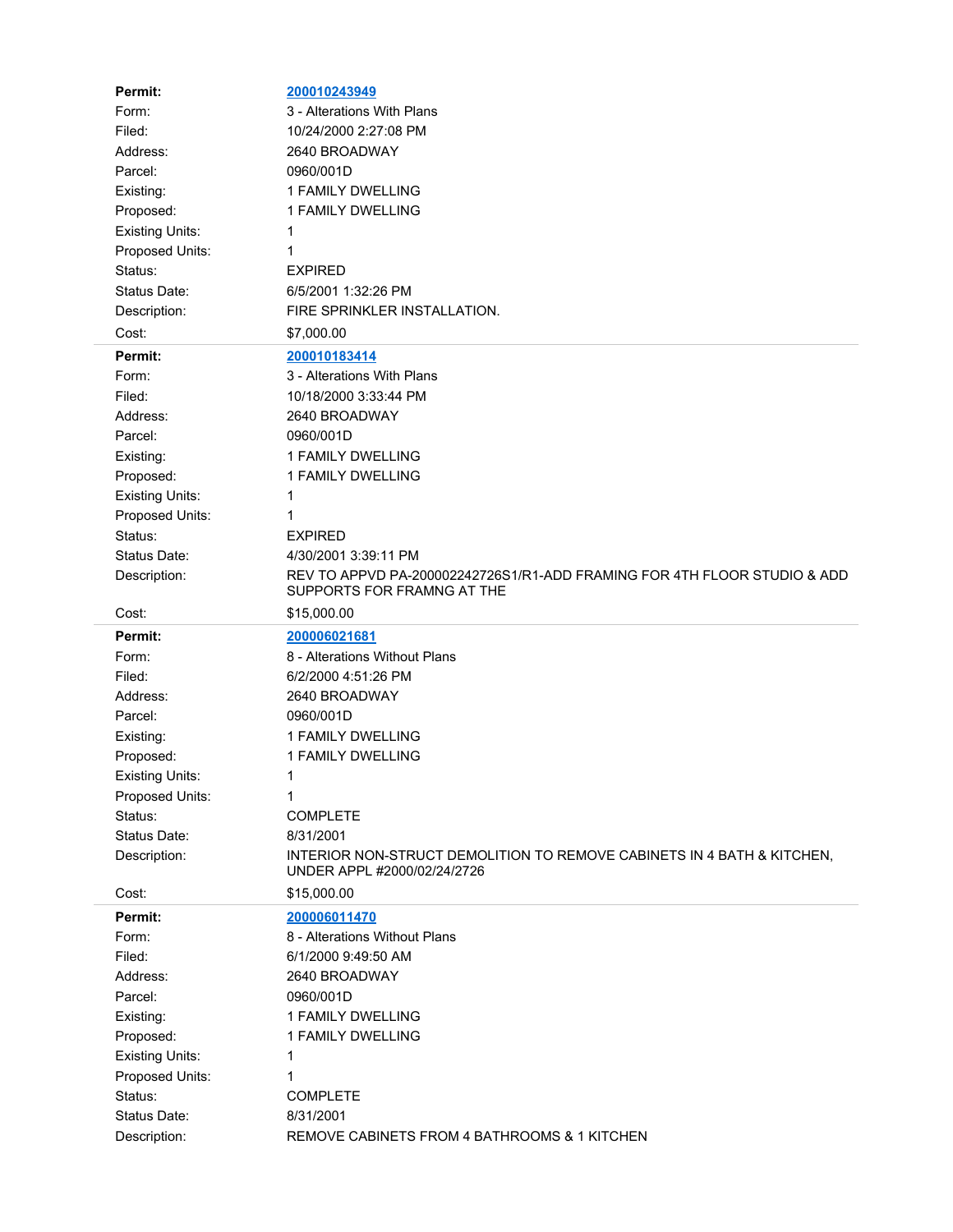| Cost:                  | \$10,000.00                                                                                     |
|------------------------|-------------------------------------------------------------------------------------------------|
| Permit:                | 200002242726                                                                                    |
| Form:                  | 3 - Alterations With Plans                                                                      |
| Filed:                 | 2/24/2000 3:19:00 PM                                                                            |
| Address:               | 2640 BROADWAY                                                                                   |
| Parcel:                | 0960/001D                                                                                       |
| Existing:              | 1 FAMILY DWELLING                                                                               |
| Proposed:              | 1 FAMILY DWELLING                                                                               |
| <b>Existing Units:</b> |                                                                                                 |
| Proposed Units:        |                                                                                                 |
| Status:                | <b>EXPIRED</b>                                                                                  |
| Status Date:           | 7/28/2002 2:49:59 PM                                                                            |
| Description:           | EXTERIOR ALTERTIONS AT FRONT & REAR FACADES, ADD LARGE DORMER AT ROOF<br>& INTERIOR ALTERATIONS |
| Cost:                  | \$592,750.00                                                                                    |

# Miscellaneous Permits Reviewed By The Planning Dept Report: 2640 BROADWAY

Depending on the activity being proposed a permit may need to be obtained from the Fire Department, Health Department, Police Department, Alcoholic Beverage Commission or other organization. The Planning Department reviews most applications for these permits in order to ensure compliance with the Planning Code.

MISCELLANEOUS PERMITS REVIEWED BY THE PLANNING DEPT:

None

## Complaints Report: 2640 BROADWAY

The Planning Department and the Department of Building Inspection operate programs that ensure compliance with the San Francisco Planning Code and Building Inspection Commission Codes respectively. Additionally, they respond to customer complaints of potential code violations and initiate fair and unbiased enforcement action to correct those violations and educate property owners to maintain code compliance.

#### COMPLAINTS - PLANNING DEPT:

None

## View Complaint 201210101 (2640 BROADWAY )

## Appeals Report: 2640 BROADWAY

Planning Projects, Building Permits and Zoning Determinations appealed to the San Francisco Board of Appeals.

APPEALS:

None

## Block Book Notifications Report: 2640 BROADWAY

A Block Book Notification (BBN) is a request made by a member of the public to be notified of permits on any property that is subject to the San Francisco Planning Code.

You can also sign up to be emailed when new planning applications or building permits are filed in your neighborhood through our **Permits in Your Neighborhood** website.